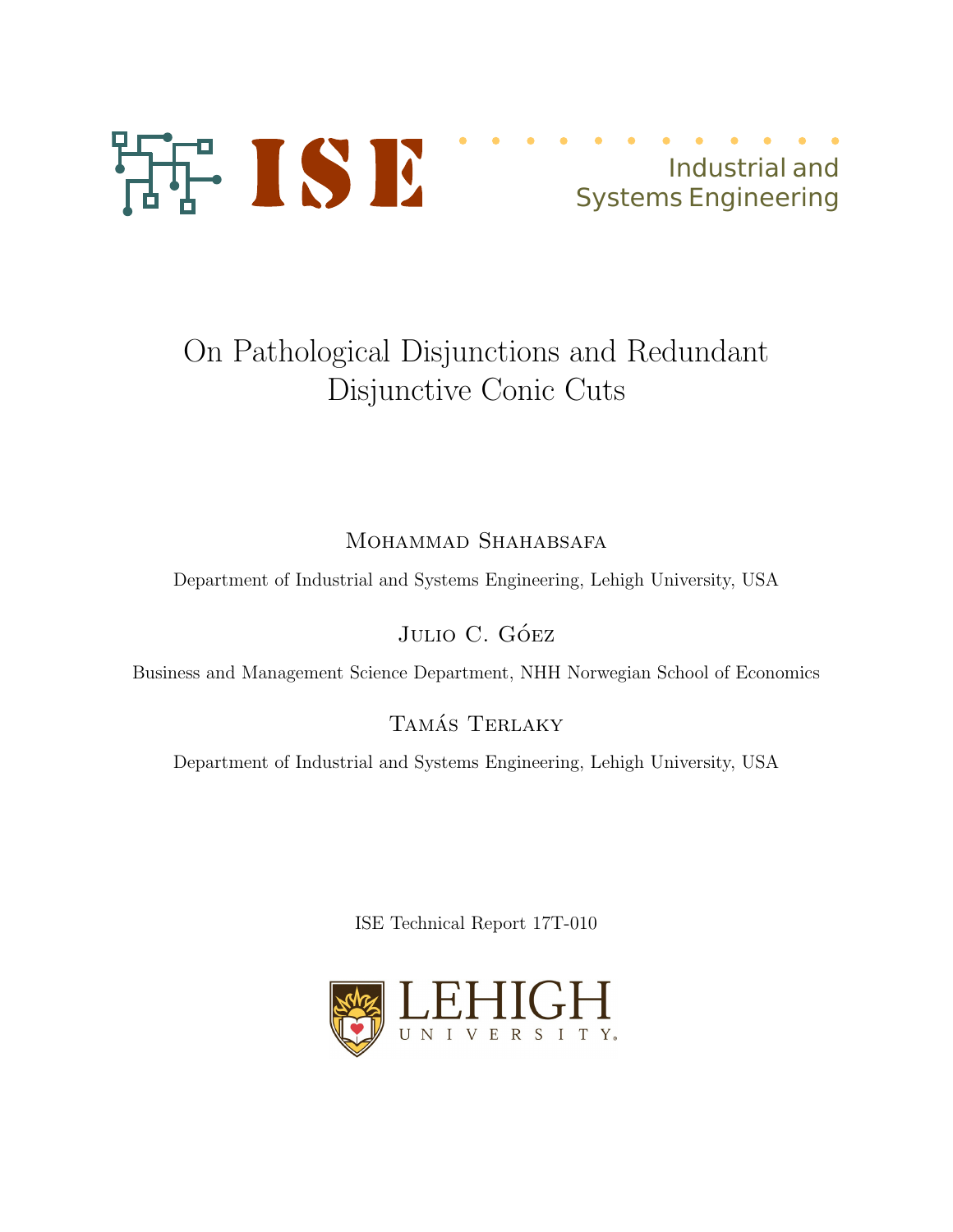# On Pathological Disjunctions and Redundant Disjunctive Conic Cuts

# MOHAMMAD SHAHABSAFA<sup>1</sup>, JULIO C. GÓEZ<sup>2</sup>, AND TAMÁS TERLAKY<sup>3</sup>

 $^{\rm 1}$  Department of Industrial and Systems Engineering, Lehigh University, USA <sup>2</sup> Business and Management Science Department, NHH Norwegian School of Economics <sup>3</sup> Department of Industrial and Systems Engineering, Lehigh University, USA

September 8, 2017

#### Abstract

The development of Disjunctive Conic Cuts (DCCs) for Mixed Integer Second Order Cone Optimization (MISOCO) problems has recently gained significant interest in the optimization community. In this paper, we explore the pathological disjunctions where disjunctive cuts do not tighten the description of the feasible set. We focus on the identification of cases when the generated DCCs are redundant. Avoiding the generation of redundant cuts saves computational time and facilitates efficient implementation of branch and cut algorithms.

### 1 Introduction

A Mixed Integer Second Order Cone Optimization (MISOCO) problem may be formulated as

$$
\min \limits_{\mathbf{x} \in \mathcal{L}} c^{\top} x \n\text{s.t.} \quad Ax = b \n\quad x \in \mathcal{L} \n\quad x \in \mathbb{Z}^{d} \times \mathbb{R}^{n-d},
$$
\n(1)

in which  $c \in \mathbb{R}^n$ ,  $b \in \mathbb{R}^m$ ,  $A \in \mathbb{R}^{m \times n}$  and  $\mathcal{L} = \mathcal{L}_1 \times \mathcal{L}_2 \times \cdots \times \mathcal{L}_k$  is the Cartesian product of second order cones, each of which is defined as follows

$$
\mathcal{L}_i = \{ (x_0^i, x^i) \in \mathbb{R} \times \mathbb{R}^{n_i - 1} \mid ||x^i||_2 \leq x_0^i \}, \quad i = 1, \dots k,
$$

with  $\sum_{i=1}^{k} n_i = n$ .

In principle, one can solve a MISOCO problem exactly using a branch and cut methodology. One of the key elements of branch and cut is the derivation of effective and efficient cuts to strengthen the formulation. Recent studies have shown the performance improvements that one can obtain in a branch and cut using the lift-and-project approach, which can significantly reduce the solution time [16]. Most of the work on cut generation has been focused on obtaining valid linear inequalities. However, the possibility of generating nonlinear cuts for MISOCO problems have recently received significant attention in the optimization community. Stubbs and Mehrotra [21] extended Balas [6] lift and project procedure to 0-1 mixed integer convex optimization problems. They derive valid inequalities for mixed integer problems by solving a convex optimization sub-problem. Cezik and Ivengar [11] derive convex cuts for mixed 0-1 conic optimization problems. They consider the linear cone, the second-order cone and the cone of positive semidefinite matrices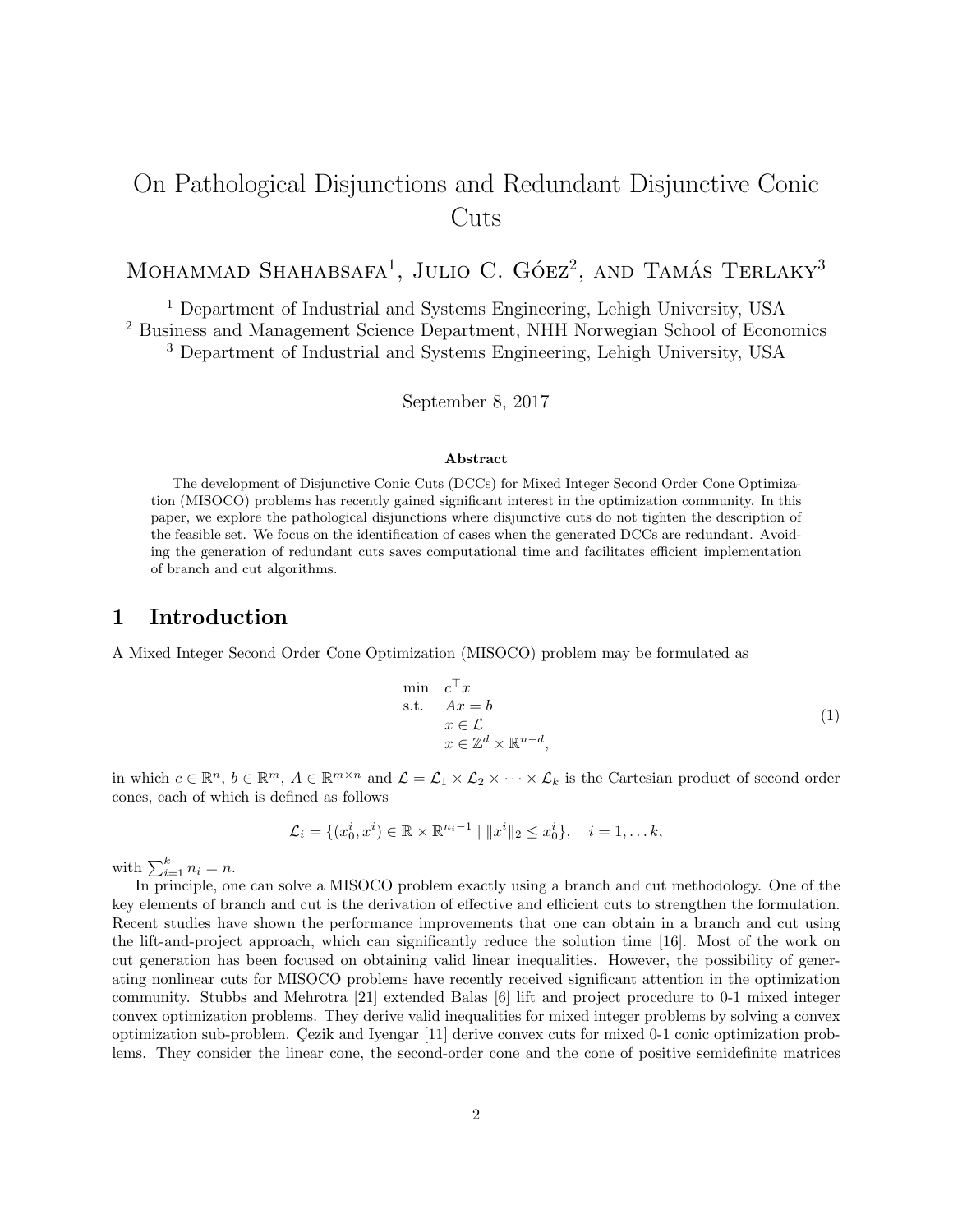and extend a variety of techniques, used in generating cuts for MILO problems such as Gomory cuts [15] and lift and project cuts.

For MISOCO problems in particular, Atamturk [3, 4] extended the idea of mixed integer rounding cuts developed by Nemhauser and Wolsey [19]. They reformulated a second order cone in terms of two-dimensional polyhedral second order cones and designed a rounding procedure to derive conic cuts for the original MISOCO problem. Kılınç-Karzan and Yıldız [17] consider a two-term disjunction on a second order cone and derive closed-form convex inequalities describing the convex hull of the intersection of the disjunction with the cone. They characterize the cases where one second order cone inequality is enough to describe the mentioned convex hull. Drewes [13] presents lift-and-project based linear and convex quadratic cuts for mixed 0-1 SOCO problems. Dadush et al. [12] extend the idea of split cuts [19] for a full dimensional ellipsoid. They consider parallel disjunctions on ellipsoids and derive a conic cut which describes the convex hull of the ellipsoid intersected with the disjunctive set. Andersen and Jensen [2] extend the idea of intersection cuts [5] to mixed integer conic quadratic sets. Modaresi [18] explains the relationship between mixed integer rounding cuts [3, 4] and split cuts, [12] and discusses the trade-off between computational cost of adding the split cuts and strength of the formulation resulted from adding them to the model.

Belotti et al. [7, 8, 9] consider a disjunction on a general MISOCO problem and generates a class of cuts called Disjunctive Conic Cuts (DCCs) and Disjunctive Cylindrical Cuts (DCyC). The DCCs and DCyCs describe the convex hull of the intersection of the disjunction with the feasible set of the continuous relaxation of a MISOCO problem. In other words, the intersection of the DCC with the feasible set of the continuous relaxation of the MISOCO problem is equal to the convex hull of the intersection of the disjunction with the feasible set of the continuous relaxation problem. In this paper we use the approach of Belotti et al. to provide tests to improve the derivation of effective DCCs. The aim of the tests is to save computational time and effort by identifying cases when the DCCs do not provide further tightening of the formulation at hand.

The paper is structured as follows. In Section 2, we overview the derivation of DCCs for the MISOCO problems. In Section 3, we define the pathological disjunctions and propose results on how to identify redundant DCCs. In Section 4, we explore some common instances of the redundant DCCs for MISOCO problems. Finally, Section 5 presents our conclusions.

## 2 DCCs for MISOCO problems

For the purpose of making this paper self-contained we provide an overview of the derivation of DCCs for the MISOCO problem (1) and a parallel disjunction. In this section, we assume that  $\mathcal{L}$ , defined in model (1), is a single second order cone.

We use the approach presented in [9] to rewrite the feasible set of the continuous relaxation of (1) in terms of the null space of the affine constraints. Let  $C = \mathcal{L} \cap \{x \mid Ax = b\}$ , and recall from [9] that  $\{x \in \mathbb{R}^n \mid Ax = b\} = \{x \in \mathbb{R}^n \mid \exists w \in \mathbb{R}^\ell, x = x^0 + Hw\},\$  where  $x^0 \in \mathbb{R}^n$ . Here, the columns of  $H \in \mathbb{R}^{n \times \ell}$ form a basis for the null space of A, and  $\ell = n - m$  is the dimension of the null space. Hence, C in the null space of matrix A may be represented as

$$
\hat{\mathcal{C}} = \{ w \in \mathbb{R}^{\ell} \mid w^{\top} P w + 2p^{\top} w + \rho \le 0, x^0 + H_1 w \ge 0 \},\tag{2}
$$

where  $H_1$  is the first row of  $H, P \in \mathbb{R}^{\ell \times \ell}$  is a symmetric matrix,  $p \in \mathbb{R}^{\ell}$ , and  $\rho \in \mathbb{R}$ . We denote the quadratic set (2) by the triplet  $(P, p, \rho)$ . Notice that if a set or parameter is defined both in  $\mathbb{R}^n$  and the reduced null space  $\mathbb{R}^{\ell}$ , then the one defined in the null space is indicated by adding a "^" to the set or parameter. It has been proved in Lemma 4.2 of [14] that the matrix  $P$  in (2) has at most one non-positive eigenvalue. That restricts the possible shapes of  $\hat{\mathcal{C}}$  to ellipsoids, paraboloids, hyperboloids of two sheets, or second order cones.

Consider now a parallel disjunction of the form

$$
\mathcal{A} = \{ x \in \mathbb{R}^n \mid a^\top x \le \alpha \} \quad \bigvee \quad \mathcal{B} = \{ x \in \mathbb{R}^n \mid a^\top x \ge \beta \},
$$
\n<sup>(3)</sup>

where  $a \in \mathbb{R}^n$  and  $\alpha, \beta \in \mathbb{R}$ . We can rewrite the disjunction in the null space of the affine constraints as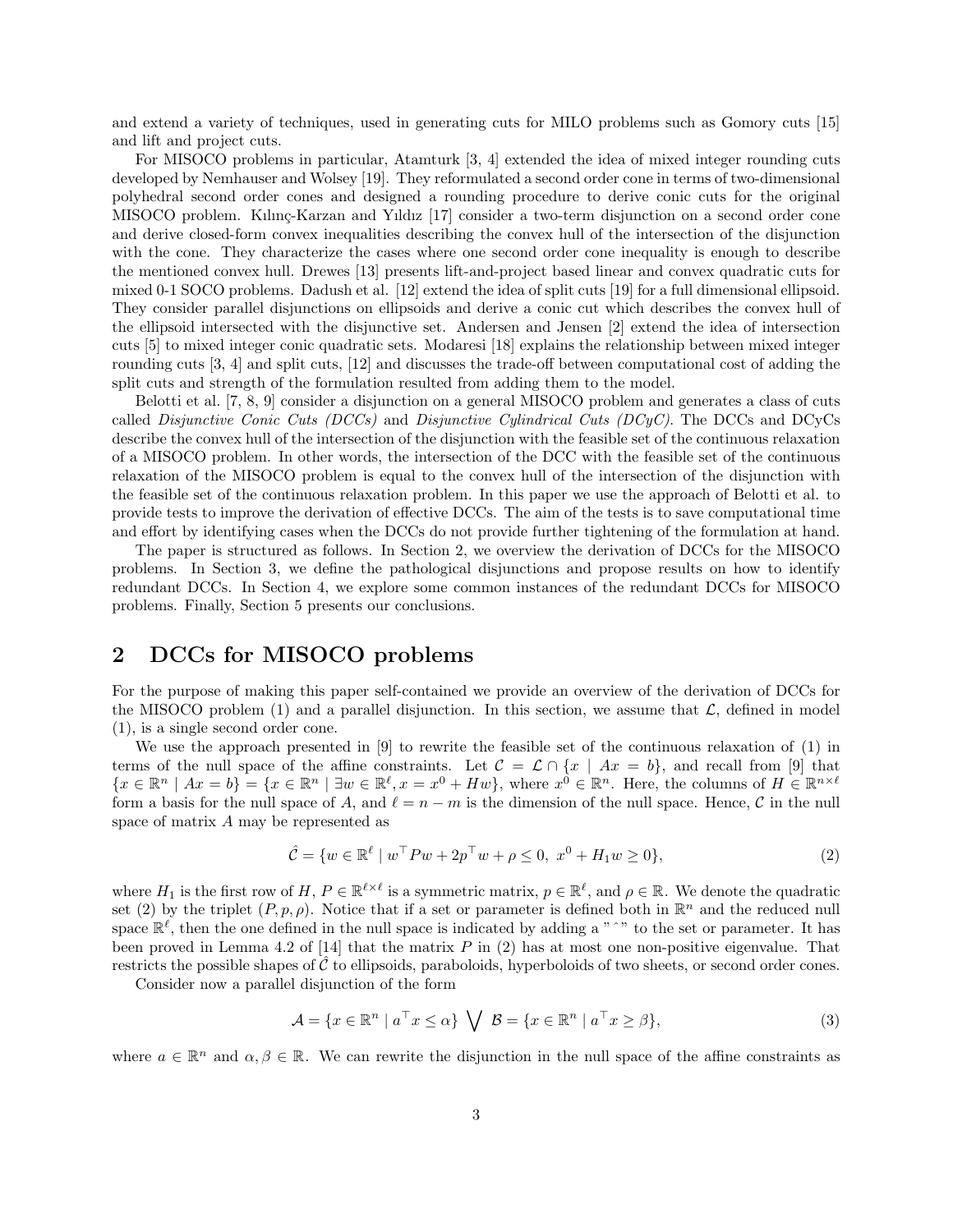follows

$$
\hat{\mathcal{A}} = \{ w \in \mathbb{R}^{\ell} \mid \hat{a}^{\top} w \le \hat{\alpha} \} \bigvee \hat{\mathcal{B}} = \{ w \in \mathbb{R}^{\ell} \mid \hat{a}^{\top} w \ge \hat{\beta} \},\tag{4}
$$

where  $\hat{a} \in \mathbb{R}^{\ell}$ ,  $\alpha, \beta \in \mathbb{R}$ ,  $\hat{a} = H^{\top}a$ ,  $\hat{\alpha} = \alpha - a^{\top}x_0$ , and  $\hat{\beta} = \beta - a^{\top}x_0$ . We assume that  $\hat{\mathcal{C}} \cap \hat{\mathcal{A}} \neq \emptyset$  and  $\mathcal{C} \cap \mathcal{B} \neq \emptyset$ , and we may assume w.l.o.g. that  $\|\hat{a}\|_2 = 1$  and  $\hat{\alpha} < \hat{\beta}$ . Using this disjunction we now recall the main elements of the derivation of the DCC; for a detailed derivation see [14, 8, 7]. The key result in that procedure is the existence of a uni-parametric family of quadratic sets defined as follows

$$
\mathcal{Q}(\tau) = \left\{ w \in \mathbb{R}^{\ell} \mid w^{\top} P(\tau) w + 2p(\tau)^{\top} w + \rho(\tau) \le 0 \right\},\tag{5}
$$

where  $P(\tau) = P + \tau \hat{a} \hat{a}^{\top}, p(\tau) = p - \frac{\tau}{2} (\alpha + \beta) \hat{a}^{\top},$  and  $\rho(\tau) = \rho + \tau \alpha \beta$ . Observe that  $Q(\tau)$  is not necessarily convex. It was shown in [7] that a DCC can be derived using the quadratic sets found at the roots of  $p(\tau)^{\top} P(\tau)^{-1} p(\tau) - \rho(\tau)$ , which is a quadratic function of  $\tau$ . That result provides an explicit formula for obtaining DCCs. However, before adding a DCC it is important to know if it does tighten the formulation, or not. For that purpose, in the rest of this paper we provide a set of tests to verify the effectiveness of a DCC.

# 3 Redundant DCCs and DCyCs

For the classification of the redundant DCCs in this section, we assume that the disjunction used for deriving the DCC is parallel. Also, we use the result of [9], which ensures that a DCC excluding an infeasible point from (2) excludes also an infeasible point from (1). Hence, we focus in this section on sets of the form presented in (2). Now, when we intersect a disjunction of the form (4) with the set  $\hat{\mathcal{C}}$  as defined in (2) and derive a DCC, we show that in some instances it does not cut off any part of the feasible region. That implies that the derived DCC is redundant, negatively affecting the effectiveness of the branch and cut procedure.

**Definition 1** (Pathological disjunction). Let  $\mathcal{X} \in \mathbb{R}^n$  be a closed convex set, and consider the disjunction  $\mathcal{A} \cup \mathcal{B}$  as defined in (3). If  $\text{conv}(\mathcal{X} \cap (\mathcal{A} \cup \mathcal{B})) = \mathcal{X}$ , then disjunction  $\mathcal{A} \cup \mathcal{B}$  is pathological for the set  $\mathcal{X}$ .

Notice that if disjunction  $\mathcal{A} \cup \mathcal{B}$  is pathological for the closed convex set X, then every convex disjunctive cut will be redundant, since the set X is the tightest description for conv( $X \cap (A \cup B)$ ). Now, suppose that the DCC exists for set X and disjunction  $\mathcal{A} \cup \mathcal{B}$ . In this case, the DCC, which is the tightest possible cut, will be redundant as well.

In this section, we explore pathological disjunctions, and thus redundant DCCs and DCyCs for MISOCO problems. The redundant cases are first defined for a general convex set, and then they are presented for MISOCO problems.

#### 3.1 Redundant DCCs

We first consider sets resulting from the intersection of a closed pointed convex cone and a disjunctive set. In particular, we are interested in the instances when the vertex of the cone is in one of the halfspaces defining the disjunctive set. In this situation we have the following result.

**Theorem 1** (Conic pathological disjunction). Let  $K \subseteq \mathbb{R}^n$  be a closed pointed convex cone with vertex v, and consider two half spaces  $A = \{x \in \mathbb{R}^n \mid a^\top x \leq \alpha\}$  and  $B = \{x \in \mathbb{R}^n \mid a^\top x \geq \beta\}$ , such that  $\alpha < \beta$ ,  $\mathcal{K} \cap \mathcal{A} \neq \emptyset$  and  $\mathcal{K} \cap \mathcal{B} \neq \emptyset$ . If  $v \in \mathcal{A} \cup \mathcal{B}$ , then conv $(\mathcal{K} \cap (\mathcal{A} \cup \mathcal{B})) = \mathcal{K}$ .

*Proof.* As K is convex, we have conv $(K \cap (A \cup B)) \subseteq K$ . Thus, we only need to prove that  $K \subseteq \text{conv}(K \cap B)$  $(\mathcal{A} \cup \mathcal{B})$ . Let  $x \in \mathcal{K}$  be given, then we need to show that  $x \in \text{conv}(\mathcal{K} \cap (\mathcal{A} \cup \mathcal{B}))$ . If  $x \in \mathcal{A} \cup \mathcal{B}$ , then  $x \in \text{conv}(\mathcal{K} \cap (\mathcal{A} \cup \mathcal{B}))$ . Now suppose  $x \notin \mathcal{A} \cup \mathcal{B}$ , i.e,  $\alpha < a^{\top}x < \beta$ . We know that the vertex v of the cone is in one of the disjunctive half spaces. Without loss of generality, we may assume that  $a^{\top}v \leq \alpha$ . Let  $r = x - v$ . Vector r is in fact a ray of the cone K, since  $x \in \mathcal{K}$ . As  $a^{\top} v \leq \alpha$  and  $\alpha < a^{\top} x$ , we have  $a^{\top} r > 0$ .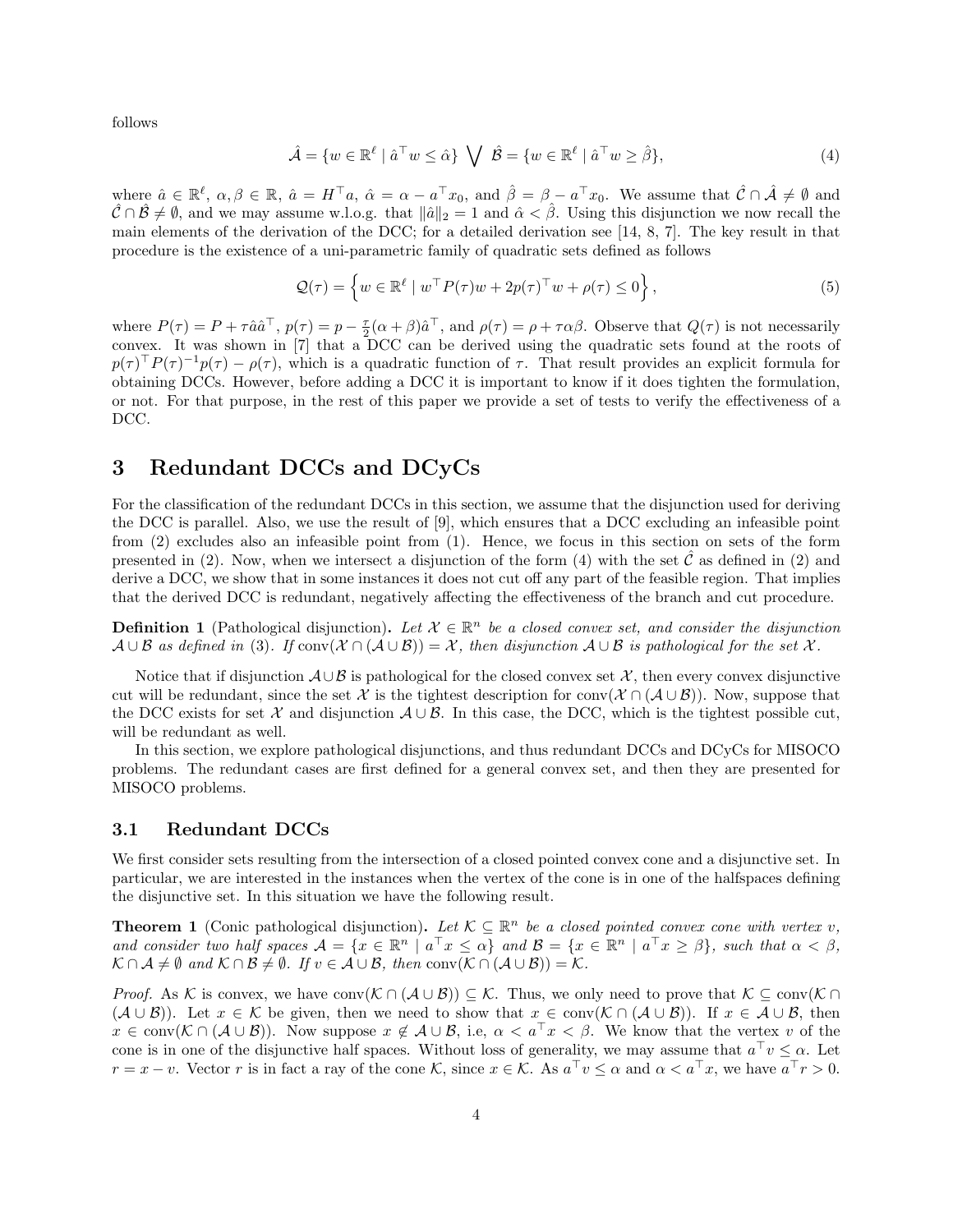We know that  $\beta - a^{\top}x > 0$ , therefore, there exists a  $\gamma > 0$  such that  $\gamma a^{\top}r = \beta - a^{\top}x$ , and we obtain that  $a^{\top}(x + \gamma r) = \beta$ . Let  $\bar{x} = x + \gamma r$ . As  $x = v + r$ , we have

$$
\bar{x} = v + (1 + \gamma)r.
$$

Vector r is a ray of the cone K, so we have  $\overline{x} \in \mathcal{K}$ . As  $v \in \mathcal{A}$  and  $\overline{x} \in \mathcal{B}$ , we can conclude that  $v, \overline{x} \in \mathcal{K} \cap (\mathcal{A} \cup \mathcal{B})$ . Let  $\eta = \frac{\gamma}{1+\gamma}$ , then we have

$$
x = \eta v + (1 - \eta)\overline{x},
$$

and we obtain that  $x \in \text{conv}(\mathcal{K} \cap (\mathcal{A} \cup \mathcal{B}))$ , which completes the proof.

 $\Box$ 

Notice that the result of Theorem 1 holds for any general closed pointed convex cone  $K$ . However, to identify the redundant DCCs for MISOCO problems, in this section we focus on the special case where  $K$  is a second order cone. We use Theorem 1 to characterize the conic redundant DCCs for MISOCO problems.

**Corollary 1** (Redundant DCCs for MISOCO). If the set  $\hat{\mathcal{C}}$ , as defined in (2), is a cone and its vertex is in one of the disjunctive halfspaces  $\hat{\mathcal{A}}$  or  $\hat{\mathcal{B}}$ , as defined in (4), then the DCC is equal to  $\hat{\mathcal{C}}$ .

The main consequence of Corollary 1 is that in this case a DCC does not cut off any part of the feasible set. This redundancy is illustrated in Figure 1. In Figures 1(a) and 1(b), the intersections of the disjunctive hyperplanes with cone  $\mathcal C$  are hyperboloids. Figure 1(a) is a redundant DCC, since the vertex of the cone is in one of the disjunctive half spaces; while in Figure 1(b) the DCC is not redundant. Figures 1(c) and 1(d) are other instances of the conic redundant DCCs, where the intersection of the cone with the hyperplanes are respectively an ellipsoid and a paraboloid.

Corollary 2 (Identification of a redundant DCC for MISOCO). If the following two conditions are satisfied for the set  $\hat{\mathcal{C}}$  defined in (2), and the disjunctive set defined in (4), then we have a redundant DCC:

- the matrix P has exactly  $n-1$  positive eigenvalues and one negative eigenvalue, and  $p^{\top}P^{-1}p p = 0$ ;
- the vertex of the cone  $v = P^{-1}p$  satisfies either  $\hat{a}^\top v \geq \hat{\beta}$ , or  $\hat{a}^\top v \leq \hat{\alpha}$ .

The first condition of Corollary 2 ensures that set  $\hat{\mathcal{C}}$ , defined in (2) is a cone and the second condition ensures that the set  $\hat{\mathcal{C}}$  and disjunction (4) result in a redundant DCC.

#### 3.2 Redundant DCyCs

We now consider sets resulting from the intersection of a closed convex cylinder and a disjunctive set. We first need to formally define a cylinder.

**Definition 2.** (Lineality space [20]) Let  $X \subseteq \mathbb{R}^n$  be a closed convex set. The lineality space of X is defined as

$$
\text{lin}(\mathcal{X}) = \{ d \mid x + \alpha d \in \mathcal{X}, \ \forall x \in \mathcal{X}, \ \forall \alpha \in \mathbb{R} \}.
$$

**Lemma 1.** (Decomposition of a convex set [10]) Let  $\mathcal{X} \subseteq \mathbb{R}^n$  be a nonempty closed convex set. Then we have

$$
\mathcal{X} = \mathcal{S} + \text{lin}(\mathcal{X}),
$$

where  $S = \mathcal{X} \cap \text{lin}(\mathcal{X})^{\perp}$ , and  $\text{lin}(\mathcal{X})^{\perp}$  is the orthogonal complement of  $\text{lin}(\mathcal{X})$ .

**Definition 3.** (Cylinder) Let X be a nonempty closed convex set, If  $\text{lin}(\mathcal{X}) \neq \{0\}$ , then set X is a cylinder, and the set  $S = \mathcal{X} \cap \text{lin}(\mathcal{X})^{\perp}$  is a base of the cylinder.

The following theorem formalizes the cylindrical pathological disjunction.

**Theorem 2** (Cylindrical pathological disjunction). Let  $\mathcal{X} \subseteq \mathbb{R}^n$  be a closed convex cylinder, and consider two half spaces A and B, defined in (3), such that  $\alpha < \beta$ ,  $\mathcal{X} \cap \mathcal{A} \neq \emptyset$ ,  $\mathcal{X} \cap \mathcal{B} \neq \emptyset$ . If  $a \not\perp \text{lin}(\mathcal{X})$ , then conv $({\mathcal X} \cap ({\mathcal A} \cup {\mathcal B})) = {\mathcal X}$ .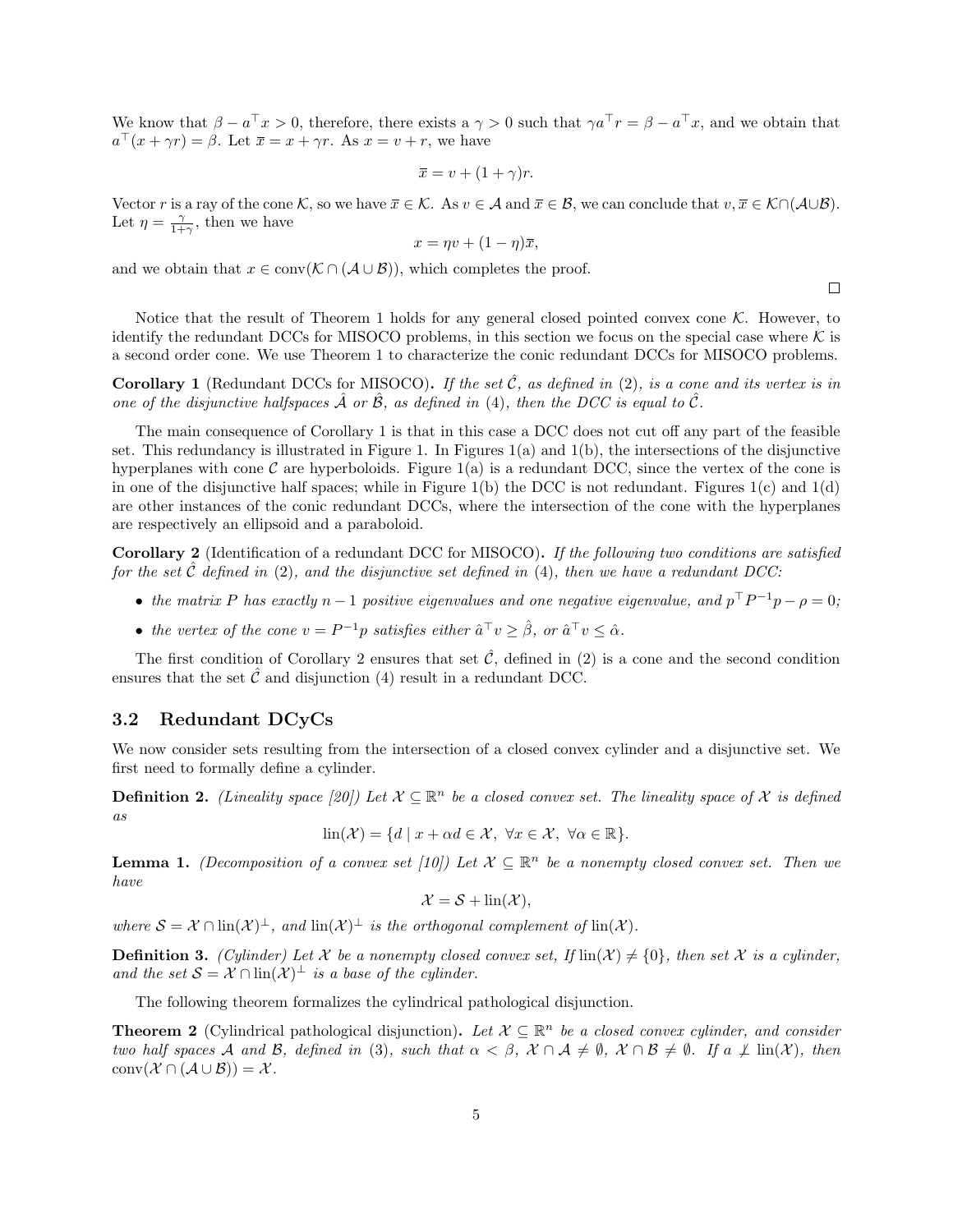

Figure 1: Illustration of the conic redundant DCCs

*Proof.* As X is convex it follows that  $\text{conv}(\mathcal{X} \cap (\mathcal{A} \cup \mathcal{B})) \subseteq \mathcal{X}$ . Thus, to complete the proof we need to show that  $X \subseteq \text{conv}(\mathcal{X} \cap (\mathcal{A} \cup \mathcal{B}))$ . The proof goes by contradiction. Assume to the contrary that there exists an  $\bar{x} \in \mathcal{X}$  such that  $\bar{x} \notin \text{conv}(\mathcal{X} \cap (\mathcal{A} \cup \mathcal{B}))$ . Then, we have that  $\bar{x} \notin \mathcal{A} \cup \mathcal{B}$ , and we obtain  $\alpha < a^{\perp} \bar{x} < \beta$ .

We know that  $a = \text{Proj}_{\text{lin}(\mathcal{X})}(a) + \text{Proj}_{\text{lin}(\mathcal{X})^{\perp}}(a)$ , where  $\text{Proj}_{\text{lin}(\mathcal{X})}(a)$  and  $\text{Proj}_{\text{lin}(\mathcal{X})^{\perp}}(a)$  denote the orthogonal projections of vector a to the subspaces  $\text{lin}(\mathcal{X})$  and  $\text{lin}(\mathcal{X})^{\perp}$ , respectively. As  $a \notin \text{lin}(\mathcal{X})^{\perp}$ , we have  $\text{Proj}_{\text{lin}(\mathcal{X})}(a) \neq 0$ . Let d be defined as

$$
d = \text{sign}\left(a^{\top} \operatorname{Proj}_{\text{lin}(\mathcal{X})}(a)\right) \operatorname{Proj}_{\text{lin}(\mathcal{X})}(a).
$$

Thus we obtain  $a^{\top}d > 0$ . As  $a^{\top}\bar{x} - \alpha > 0$ , there exists  $\gamma_{\alpha} > 0$  such that  $\gamma_{\alpha}a^{\top}d \ge a^{\top}\bar{x} - \alpha$ , i.e., we have  $a^{\top}(\bar{x}-\gamma_{\alpha}d) \leq \alpha$ . Let  $\bar{x}_1 = \bar{x} - \gamma_{\alpha}d$ , then  $\bar{x}_{\alpha} \in A$ . Similarly, there exists  $\gamma_{\beta} > 0$  such that  $\gamma_{\beta}a^{\top}d \geq \beta - a^{\top}\bar{x}$ , i.e., we have  $a^{\top}(\bar{x} + \gamma_{\beta}d) \geq \beta$ . Let  $\bar{x}_{\beta} = \bar{x} + \gamma_{\beta}d$ , then  $\bar{x}_{\beta} \in \mathcal{B}$ . Additionally, we have  $\bar{x}_{\alpha}, \bar{x}_{\beta} \in \mathcal{X}$ , since  $\overline{x} \in \mathcal{X}$  and  $d \in \text{lin}(\mathcal{X})$ . Hence, we obtain that  $\overline{x}_{\alpha}, \overline{x}_{\beta} \in \mathcal{X} \cap (\mathcal{A} \cup \mathcal{B})$ . Now, let  $\eta = \frac{\gamma_{\beta}}{\gamma_{\beta} + \gamma_{\beta}}$  $\frac{\gamma_{\beta}}{\gamma_{\beta}+\gamma_{\alpha}},$  then we have

$$
\bar{x} = \eta \bar{x}_{\alpha} + (1 - \eta) \bar{x}_{\beta}.
$$

Therefore,  $\bar{x} \in \text{conv}(\mathcal{X} \cap (\mathcal{A} \cup \mathcal{B}))$ , which is a contradiction. This proves that  $\text{conv}(\mathcal{X} \cap (\mathcal{A} \cup \mathcal{B})) = \mathcal{X}$ .  $\Box$ 

From Theorem 2 we obtain the following result for the special case where the lineality space of cylinder  $X$  is one-dimensional.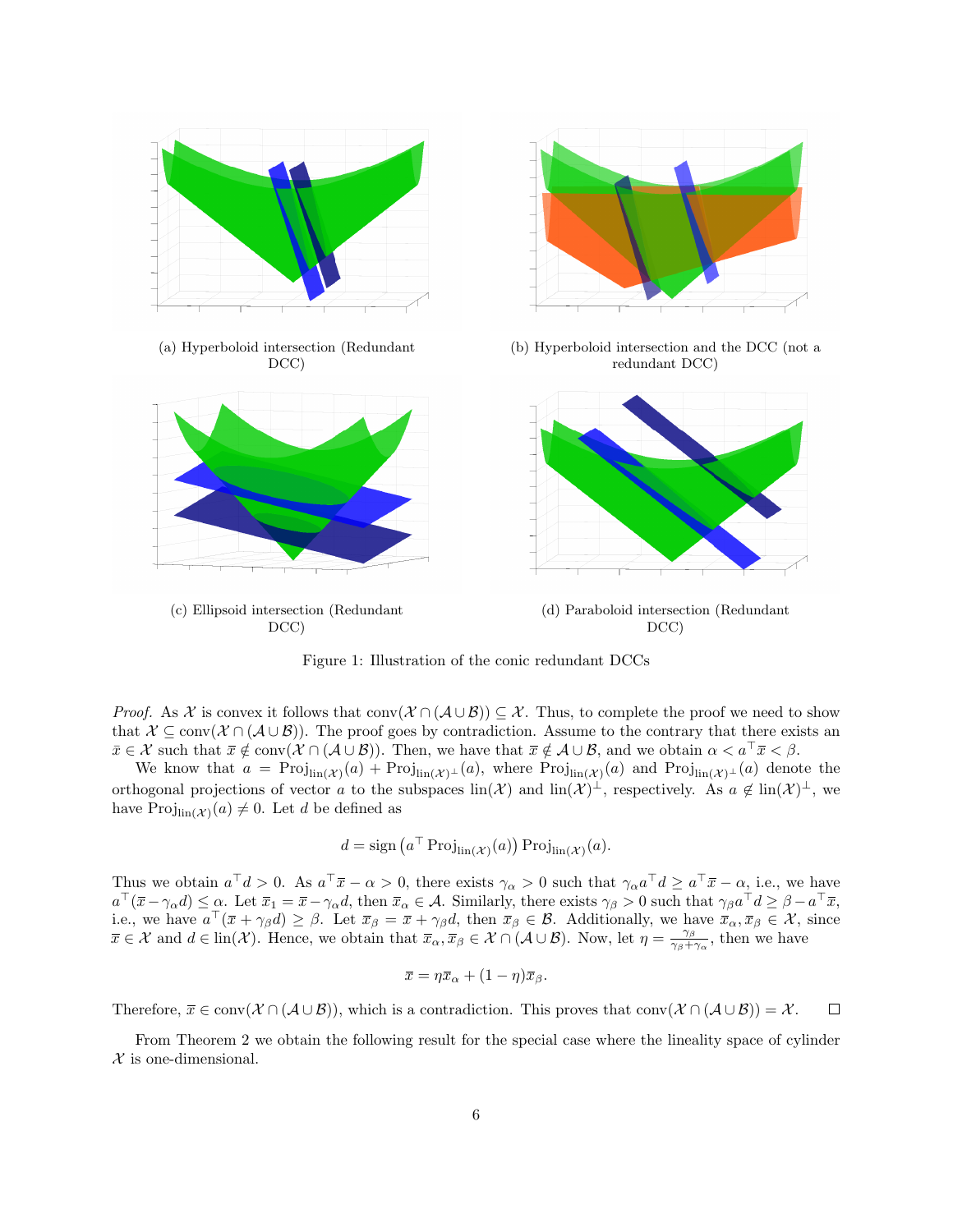**Remark 1.** In Theorem 2, assume that X is a closed convex cylinder such that  $\dim(\text{lin}(\mathcal{X})) = 1$ , i.e.,  $\text{lin}(\mathcal{X}) = \{ \alpha d \mid \alpha \in \mathbb{R} \}.$  If  $a^{\top} d \neq 0$ , then  $\text{conv}(\mathcal{X} \cap (\mathcal{A} \cup \mathcal{B})) = \mathcal{X}.$ 

Notice that the results of Theorem 2 and Remark 1 hold for a general closed convex cylinder  $\mathcal{X}$ . However, to identify the redundant DCyCs for MISOCO problems, in this section we focus on the special case where  $\mathcal X$  is a quadratic cylinder.

We use Theorem 2 and Remark 1 to characterize the redundant DCyCs for MISOCO problems.

Corollary 3 (Redundant DCyC for MISOCO). Let  $\hat{\mathcal{C}}$ , as defined in (2), be a cylinder, and consider the two half spaces defined in (4). If  $\hat{a} \not\perp \text{lin}(\hat{C})$ , then the DCyC is equal to  $\hat{C}$ .

Now, consider the special case of Corollary 3 where  $\text{lin}(\hat{C})$  is one-dimensional and defined as  $\text{lin}(\hat{C})$  =  $\{\alpha d \mid \alpha \in \mathbb{R}\}.$  Then, the condition  $\hat{a} \notin \text{lin}(\hat{\mathcal{C}})$  simplifies to  $\hat{a}^\top d \neq 0$ . The redundant DCyC is illustrated in Figure 2(a), where the DCyC is equal to the cylindrical set. However, in Figure 2(b), the DCyC is not equal to the original cylinder. In that case we may derive a DCyC that does tighten the original cylinder.



(a) A cylindrical redundant DCyC (b) Not a cylindrical redundant DCyC

Figure 2: Illustration of the cylindrical redundant DCyC

Corollary 4. (Identification of a redundant DCyC for MISOCO) Consider the set  $\hat{\mathcal{C}}$ , as defined in (2), and a disjunction as defined in (4). We have a cylindrical redundant  $DCyC$  if the following two conditions are satisfied:

- System  $\begin{bmatrix} P & p \end{bmatrix}^{\top} d = 0$ , for  $d \neq 0$ , has a solution.
- System  $\begin{bmatrix} P & p \end{bmatrix} y = \hat{a}$ , for  $y \in \mathbb{R}^{\ell+1}$ , does not have a solution.

*Proof.* From  $\begin{bmatrix} P & p \end{bmatrix}^\top d = 0$ , we have  $P d = 0$  and  $p^\top d = 0$ . So for all  $w \in \hat{\mathcal{C}}$ , we have

$$
d^{\top} P d\alpha^2 + 2d^{\top} (Pw + p)\alpha = 0. \tag{6}
$$

We know, for all  $w \in \hat{\mathcal{C}}$ , that  $w^{\top} P w + 2p^{\top} w + \rho \leq 0$ . So from (6), we have

$$
(w + \alpha d)^{\top} P(w + \alpha d) + 2p^{\top}(w + \alpha d) + \rho \leq 0, \quad \forall \alpha \in \mathbb{R}.
$$

Hence,  $d \in \text{lin}(\hat{C})$ . As  $d \neq 0$ , we conclude that  $\hat{C}$  is a cylinder.

Let  $col(.)$ , row(.), and null(.) denote respectively the column space, row space, and null space of a matrix. If system  $[P \; p]y = \hat{a}$ , for  $y \in \mathbb{R}^{\ell+1}$ , does not have a solution, then  $\hat{a} \notin col([P \; p])$ ; thus,  $\hat{a} \notin row([P \; p]^\top)$ . Therefore, there exists a  $d_0 \neq 0$  such that  $d_0 \in \text{null}([P \ p]^\top)$  and  $\hat{a}^\top d_0 \neq 0$ . Hence, we obtain that  $\hat{a} \not\perp \text{lin}(\hat{\mathcal{C}})$ . From Corollary 3, we can conclude that this is a redundant DCyC.  $\Box$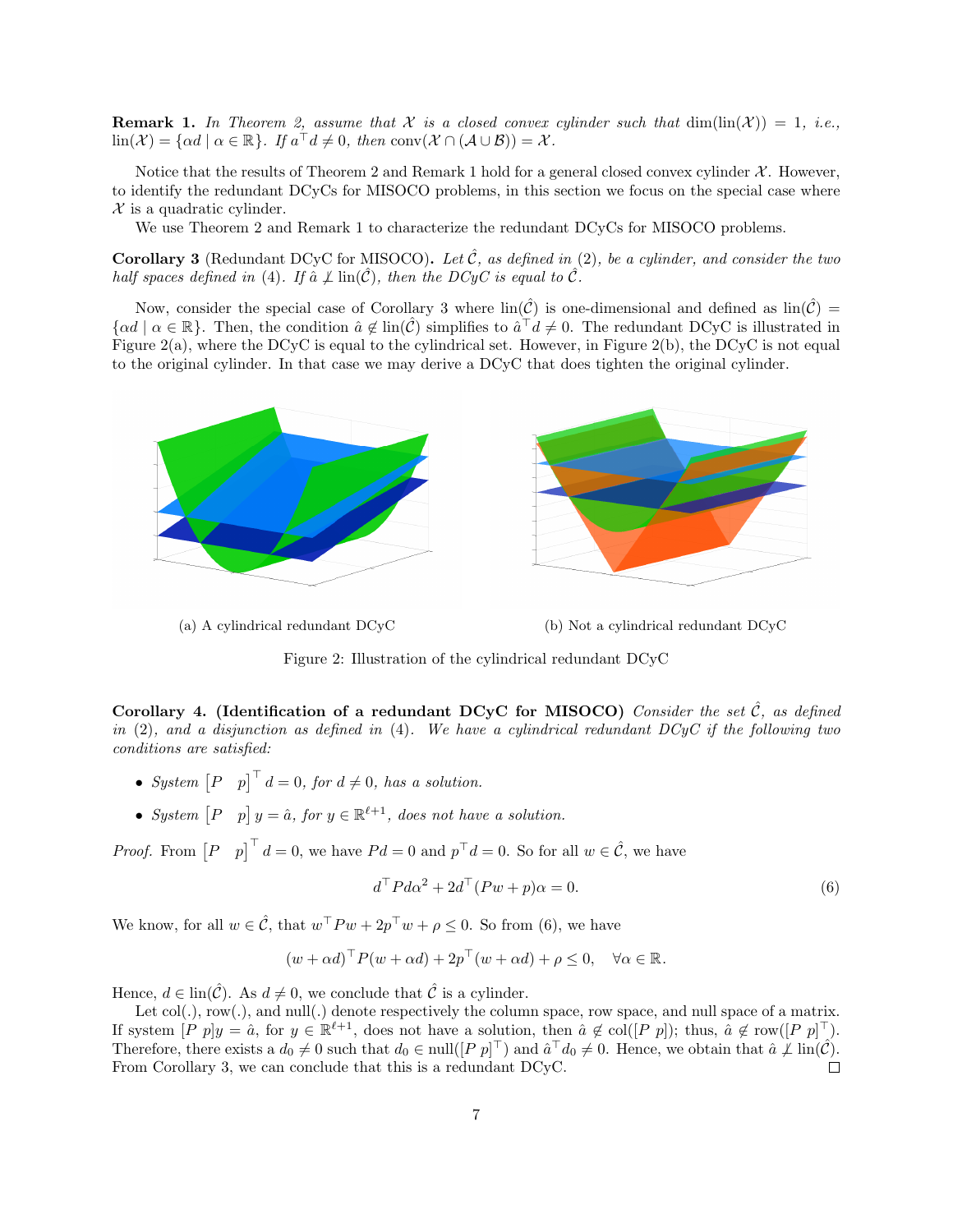Notice in Corollary 4 that the first condition ensures that set  $\hat{\mathcal{C}}$ , defined in (2), is a cylinder and the second condition ensures that  $\hat{C}$  and disjunction (4) define a redundant DCyC.

Corollary 4 is in fact a sufficient condition to identify the cylindrical pathological disjunction, as defined in Theorem 2, for a MISOCO problem. In Corollary 5, we provide a necessary and sufficient condition to identify when the normal vector of the disjunctive hyperplanes is orthogonal to the lineality space of the cylinder. The difference between Corollaries 4 and 5 is that the former considers a condition in the null space of the affine constraints of the MISOCO problem, while the latter one is defined in the original space of the decision variables of the MISOCO problem. The following lemma is needed to prove Corollary 5.

**Lemma 2** (Lineality space of intersection of two convex sets [10]). If  $\mathcal{X}_1$  and  $\mathcal{X}_2$  are convex sets such that  $\mathcal{X}_1 \cap \mathcal{X}_2 \neq \emptyset$ , then  $\text{lin}(\mathcal{X}_1 \cap \mathcal{X}_2) = \text{lin}(\mathcal{X}_1) \cap \text{lin}(\mathcal{X}_2)$ .

Corollary 5. (Identification of a redundant DCyC for MISOCO) Consider the MISOCO problem (1) and disjunction (3). We may assume w.l.o.g. that we derive the  $DCyC$  for  $\mathcal{L}_1 \in \mathbb{R}^{n_1}$ . Condition a  $\neq \text{lin}(\mathcal{X})$ holds if and only if

$$
\begin{pmatrix} A \\ a^\top \end{pmatrix} \begin{pmatrix} 0_{n_1} \\ x \end{pmatrix} = \begin{pmatrix} 0_m \\ 1 \end{pmatrix},\tag{7}
$$

where  $x \in \mathbb{R}^{n-n_1}$ .

*Proof.* Let  $\mathcal{K}^{\mathcal{L}_1}$  be the cone  $\mathcal{L}_1$  lifted to  $\mathbb{R}^n$ . So we have  $\mathcal{K}^{\mathcal{L}_1} = \{(x^c, x^r) \in \mathbb{R}^{n_1} \times \mathbb{R}^{n-n_1} | x^c \in \mathcal{L}_1\}$ . We know that  $\text{lin}(\mathcal{L}_1) = \{0\}$ , hence,  $\text{lin}(\mathcal{K}^{\mathcal{L}_1}) = \{(0_{n_1}, x^r) \mid x^r \in \mathbb{R}^{n-n_1}\}$ . Let  $\mathcal{C} = \mathcal{K}^{\mathcal{L}_1} \cap \{x \in \mathbb{R}^n \mid Ax = b\}$ . We know that  $\text{lin}(\{x \in \mathbb{R}^n \mid Ax = b\}) = \text{null}(A)$ . So from Lemma 2, we have  $\text{lin}(\mathcal{C}) = \text{lin}(\mathcal{K}^{\mathcal{L}_1}) \cap \text{null}(A)$ , and we can conclude that

$$
\operatorname{lin}(\mathcal{C}) = \left\{ \begin{pmatrix} 0_{n_1} \\ x^r \end{pmatrix} \middle| \ x^r \in \mathbb{R}^{n-n_1}, \ A \begin{pmatrix} 0_{n_1} \\ x^r \end{pmatrix} = 0 \right\}.
$$
 (8)

From Theorem 2, we know that if  $a \not\perp \text{lin}(\mathcal{C})$ , then we have a cylindrical redundant DCyC. Condition  $a \neq \text{lin}(\mathcal{C})$  holds if and only if there exists  $\bar{x} \in \text{lin}(\mathcal{C})$  such that  $a^{\top} \bar{x} \neq 0$ . As  $\text{lin}(\mathcal{C})$  is a subspace, w.l.o.g. we can acquire  $a^{\top} \bar{x} = 1$  for  $a \not\perp \text{lin}(\mathcal{C})$ . Combining this condition with equation (8), we can conclude that  $a \not\perp \text{lin}(\mathcal{C})$  if and only if system  $\begin{pmatrix} A \\ \overline{A} \end{pmatrix}$  $\bigg\}$   $\bigg(0_{n_1}\bigg)$  $\bigg) = \bigg( \begin{matrix} 0 \\ 1 \end{matrix}$ ) has a solution, which completes the proof.  $a^{\top}$  $x^r$ 1  $\Box$ 

**Remark 2.** The redundancy of a  $DCyC$  is independent of the base of the cylinder.

### 4 Discussion

The cases discussed in Sections 3.1 and 3.2 form the fundamental units for analyzing the redundant DCCs and DCyCs. In this section, we explore some instances where one can find the redundant cases embedded in more complex configurations. The cases presented in this section are built on the quadratic set  $\mathcal{C}$ , as defined in (2), and a disjunction defined in (4), such that  $\alpha < \beta$ ,  $\mathcal{X} \cap \mathcal{A} \neq \emptyset$ ,  $\mathcal{X} \cap \mathcal{B} \neq \emptyset$ .

#### 4.1 Conic cylinders

In this section, we define a conic cylinder, and we consider sets resulting from the intersection of a conic cylinder and a disjunctive set. Then, we formalize a special case of redundant DCyCs.

**Definition 4.** (Conic cylinder) Let X be a closed convex set, and let  $\mathcal{K} = \mathcal{X} \cap \text{lin}(\mathcal{X})^{\perp}$ . Set X is a conic cylinder if K is a convex cone, and  $\text{lin}(\mathcal{X}) \neq \{0\}.$ 

The following corollary formalizes a special case where the DCyC is redundant.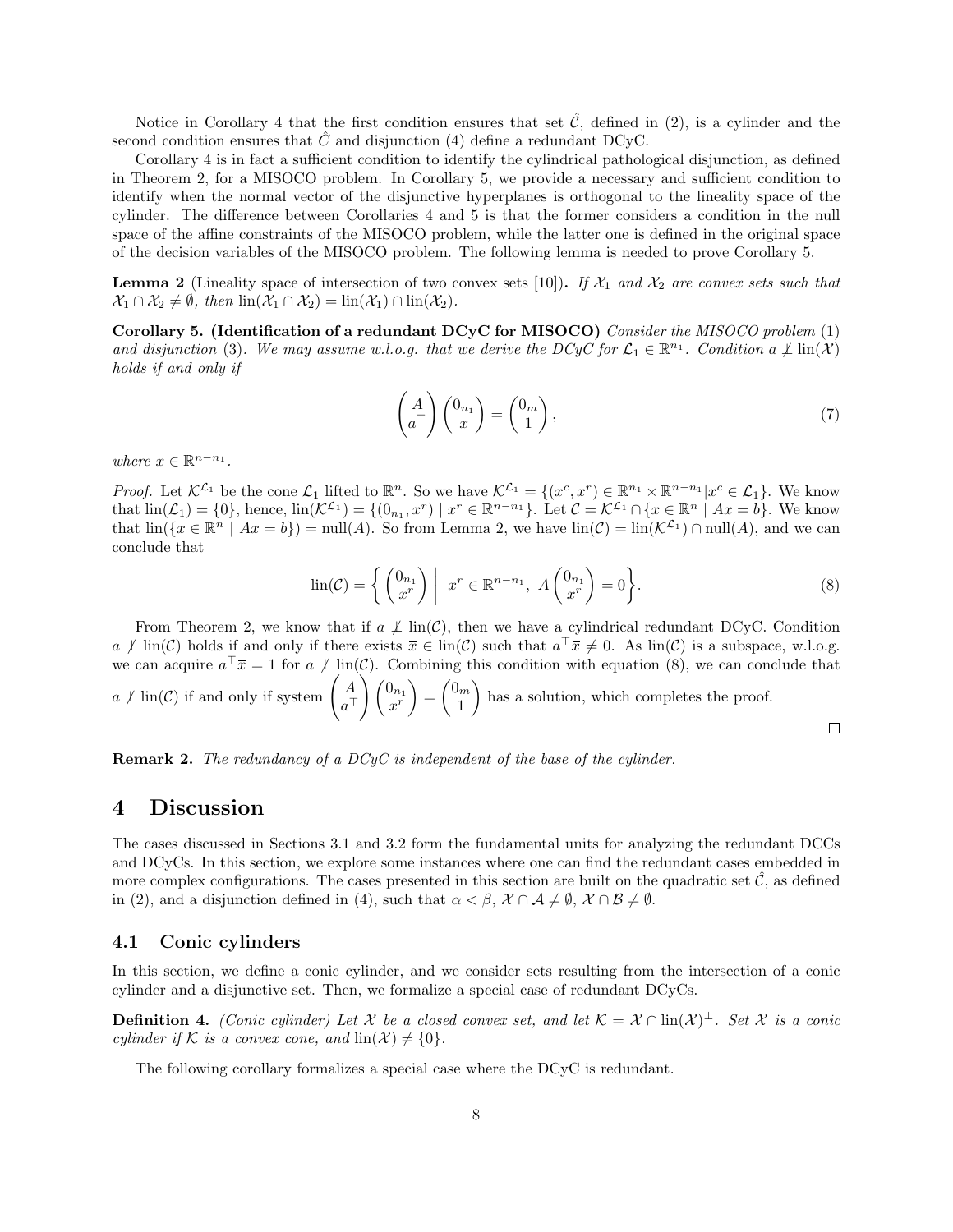**Corollary 6.** Let  $\mathcal{X} \subseteq \mathbb{R}^n$  be a closed convex cylinder such that  $\mathcal{X} = \text{lin}(\mathcal{X}) + \mathcal{K}$ , and  $\mathcal{K} = \mathcal{X} \cap \text{lin}(\mathcal{X})^{\perp}$ . Suppose that K is a convex cone with vertex v. Let  $A = \{x \in \mathbb{R}^n \mid a^\top x \leq \alpha\}$  and  $\mathcal{B} = \{x \in \mathbb{R}^n \mid a^\top x \geq \beta\}$ such that  $\alpha < \beta$ ,  $\mathcal{X} \cap \mathcal{A} \neq \emptyset$ ,  $\alpha \cap \mathcal{B} \neq \emptyset$ , and  $\alpha \perp \text{lin}(\mathcal{X})$ . If  $v \in \mathcal{A} \cup \mathcal{B}$ , then conv $(\mathcal{X} \cap (\mathcal{A} \cup \mathcal{B})) = \mathcal{X}$ .

Proof. The proof is analogous to that of Theorem 1.

 $\Box$ 

Notice in Corollary 6 that if  $a \not\perp \text{lin}(\mathcal{X})$ , then from Corollary 3, we know that we have a redundant DCyC. However, in Corollary 6 we assume that  $a \perp \text{lin}(\mathcal{X})$ , and derive another case of pathological disjunction and redundant DCyC. Figure 3 illustrates this result showing two different cases of redundant DCyCs. In Figure 3(a) we have a case where  $a \not\perp \text{lin}(\mathcal{X})$ , which complies with Corollary 3, thus we have a redundant DCyC. In Figure 3(b) we have a case where  $a \perp \text{lin}(\mathcal{X})$ , so it does not satisfy the conditions of Corollary 3. However, it complies with Corollary 6, thus we have a redundant DCyC. The classification of Figure 3(b) may be obtained noting that the base of the cylinder is a convex cone and its vertex is in one of the half spaces defining the disjunction. Henceforth, the original cylinder configures a redundant DCyC.



Figure 3: Illustration of redundant cases for conic cylinders

#### 4.2 Branching on a higher dimensional subspace

In some cases one may have to make a split disjunction on an integer variable that does not appear in the quadratic set  $\mathcal{C} \in \mathbb{R}^n$ . This is in fact one common instance of redundant DCyCs, where the cylinder is given by  $\{(\xi, x) \in \mathbb{R} \times \mathbb{R}^n \mid (0, x) + (\xi, 0), x \in \mathcal{C}\}\$ , and we want to make a disjunction on the variable  $\xi$ . In this case, the disjunction is pathological and we have a redundant DCyC. This case is illustrated in Figure 4, where the quadratic set defines a cylinder with an ellipsoid base defined in the space of  $(x_1, x_2)$ , and we make a disjunction on variable  $\xi$ .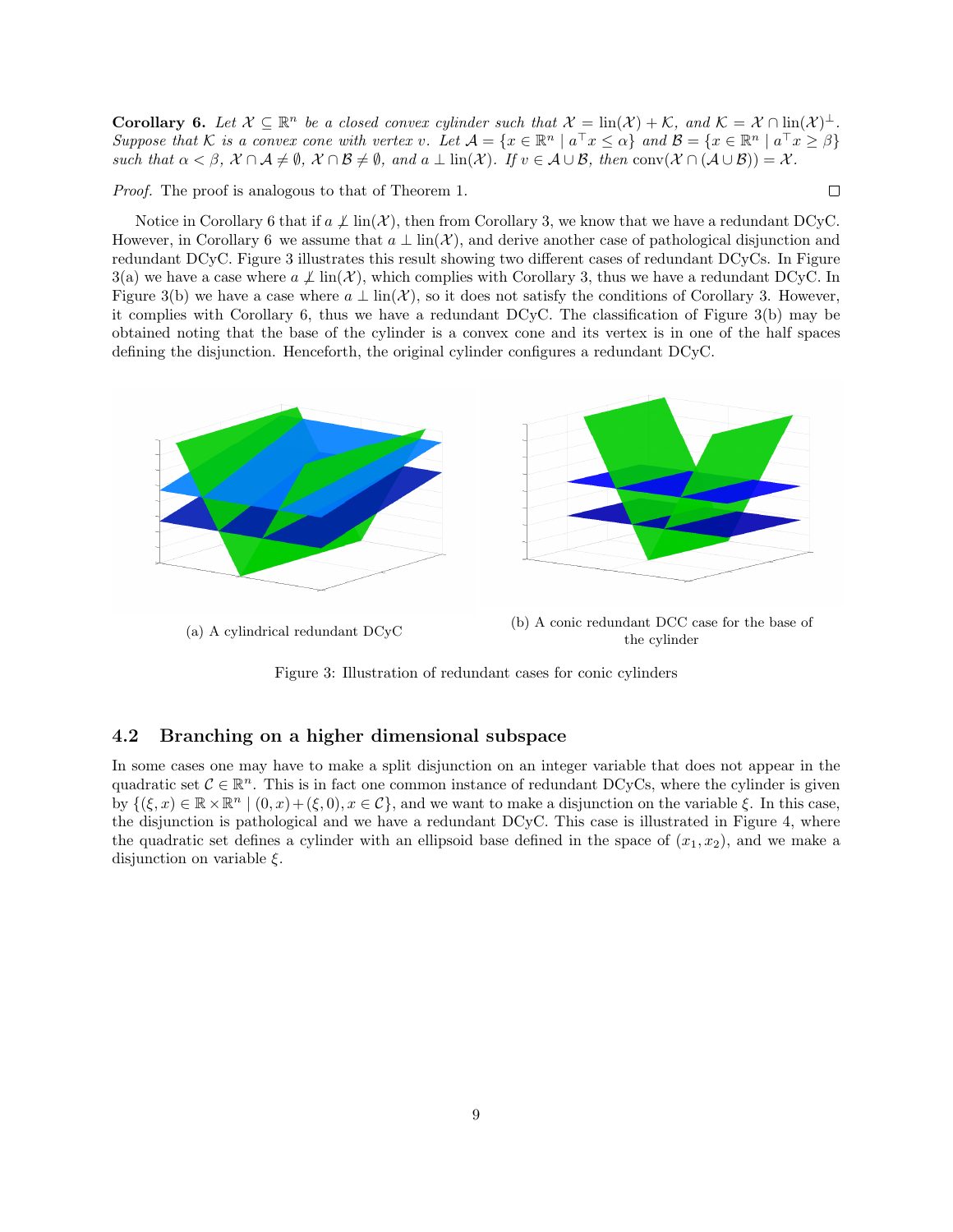

Figure 4: A redundant DCyC

#### 4.3 Eliminating pathology by branching

Suppose that deriving the DCC for the set  $\hat{\mathcal{C}} \cap (\hat{\mathcal{A}} \cup \hat{\mathcal{B}})$ , as defined in (2) and (4), one ends at a redundant cut. This situation does not necessarily render the DCC approach useless. In particular, further down the branch and bound tree, effective DCCs may be generated.

Figure 5 illustrates this case. Suppose that  $\hat{\mathcal{C}}$  is a cone, with a vertex v, and one wants to make a disjunction on the binary variable  $x_2$ . Notice that the vertex of the cone is in one of the disjunctive half spaces in Figure 5. Then, the DCC will be equal to  $\hat{\mathcal{C}}$ , which is a redundant DCC. In this case, one can branch on the binary variable  $x_2$  to obtain new quadratic sets in each branch. Consider first the branch  $x_2 = 0$ , the new quadratic set is obtained from the intersection of C with the hyperplane  $x_2 = 0$ , which defines a two-dimensional second order cone. In this branch, making a disjunction on the binary variable  $x_1$  again leads to a redundant DCC. Now consider the branch  $x_2 = 1$ ; the new quadratic set is obtained from the intersection of  $\hat{\mathcal{C}}$  with the hyperplane  $x_2 = 1$ , which is one branch of a hyperboloid. Considering a disjunction on the binary variable  $x_1$ , one can derive a useful DCC in this branch.

The case presented in this section shows how one can identify opportunities down the branch and bound tree for using DCCs to improve the performance of a solver. This is useful to complement existing branching rules [1] to define new rules capable of exploiting the structure of a MISOCO problem, which calls for further research in this area.

### 5 Conclusions

In this paper we presented two fundamental pathological disjunctions, which help to identify redundant DCCs and DCyCs for MISOCO problems. We know that if the DCC is redundant, then any other disjunctive cut will be redundant too, since the DCC is the tightest disjunctive cut describing the convex hull of the disjunctive set. We have also shown how those two cases are the building blocks of more complex instances. We illustrated that by analyzing some instances in Section 4, and showing how those were combinations of the two redundant cases considered in this paper. The identification of the redundant DCCs is important for an efficient implementation of DCCs or derivation of them. For example, in a branch and cut approach, one wants to keep under control the growth of the problem. For that reason, identifying whether a DCC is redundant before adding it to the formulation is essential to obtain an efficient implementation of this technology. Therefore, identification of the redundant DCCs for MISOCO highlights both the limitations and the opportunities for the efficient implementation of the DCCs.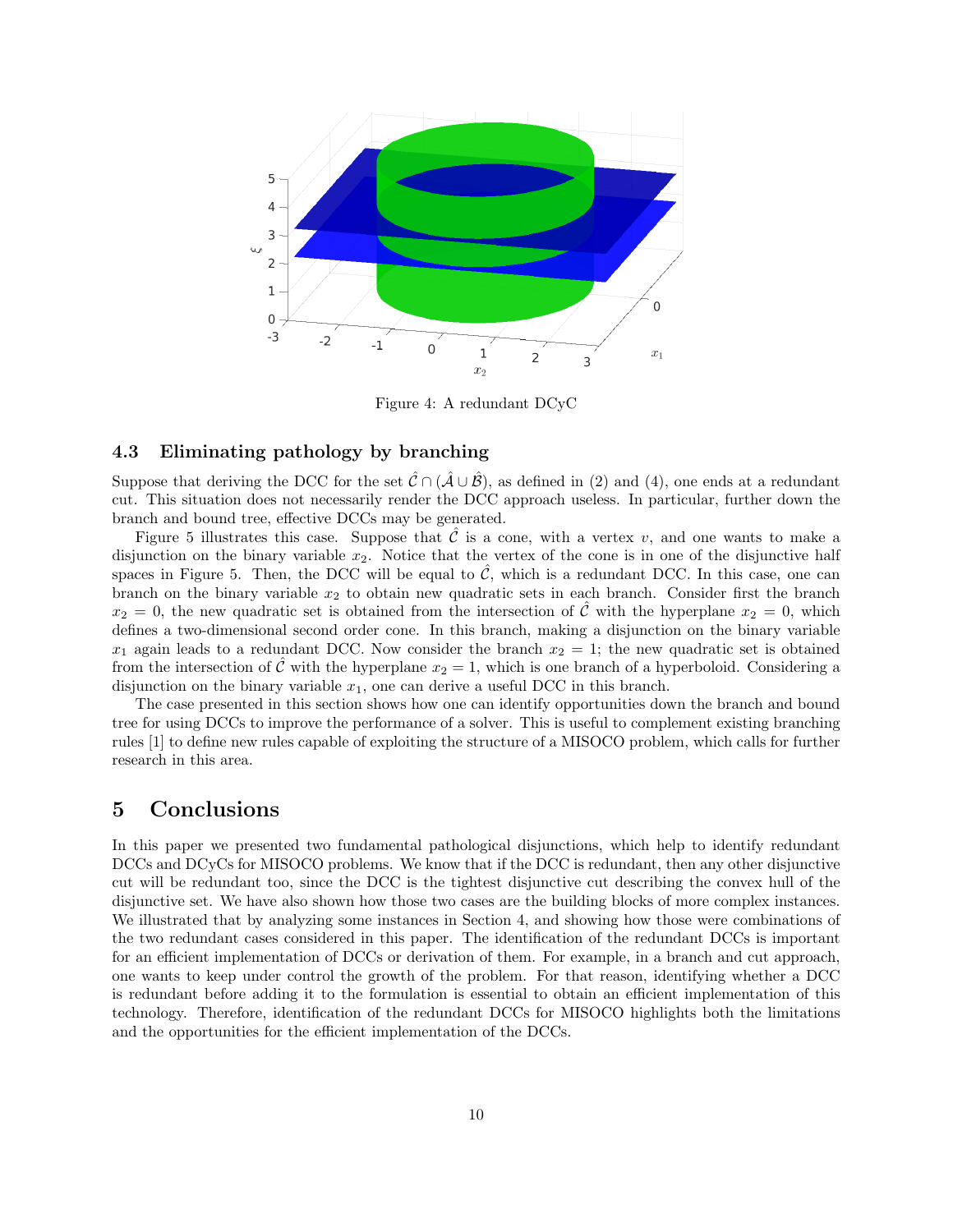

Figure 5: An instance of the conic redundant DCC

# Acknowledgement

Research is supported by AFOSR Grant #FA9550-15-1-0222.

# References

- [1] T. Achterberg, T. Koch, and A. Martin. Branching rules revisited. Operations Research Letters, 33(1):42  $-54, 2005.$
- [2] K. Andersen and A. N. Jensen. Intersection cuts for mixed integer conic quadratic sets. In M. Goemans and J. Correa, editors, Integer Programming and Combinatorial Optimization, volume 7801 of Lecture Notes in Computer Science, pages 37–48. Springer Berlin Heidelberg, 2013.
- [3] A. Atamtürk and V. Narayanan. Conic mixed-integer rounding cuts. Mathematical Programming,  $122(1):1-20$ ,  $2010$ .
- [4] A. Atamtürk and V. Narayanan. Lifting for conic mixed-integer programming. Mathematical Programming, 126(2):351-363, 2011.
- [5] E. Balas. Intersection cuts a new type of cutting planes for integer programming. Operations Research, 19(1):19–39, 1971.
- [6] E. Balas, S. Ceria, and G. Cornuéjols. A lift-and-project cutting plane algorithm for mixed 0–1 programs. Mathematical Programming, 58(1):295–324, 1993.
- [7] P. Belotti, J. C. Góez, I. Pólik, T. K. Ralphs, and T. Terlaky. On families of quadratic surfaces having fixed intersections with two hyperplanes. Discrete Applied Mathematics, 161(1617):2778 – 2793, 2013.
- [8] P. Belotti, J. C. Góez, I. Pólik, T. K. Ralphs, and T. Terlaky. A conic representation of the convex hull of disjunctive sets and conic cuts for integer second order cone optimization. In Numerical Analysis and *Optimization*, volume 134 of *Springer Proceedings in Mathematics & Statistics*, pages  $1-35$ . Springer International Publishing, 2015.
- [9] P. Belotti, J. C. Góez, I. Pólik, T. K. Ralphs, and T. Terlaky. A complete characterization of disjunctive conic cuts for mixed integer second order cone optimization. Discrete Optimization, 24:3 – 31, 2017. Conic Discrete Optimization.